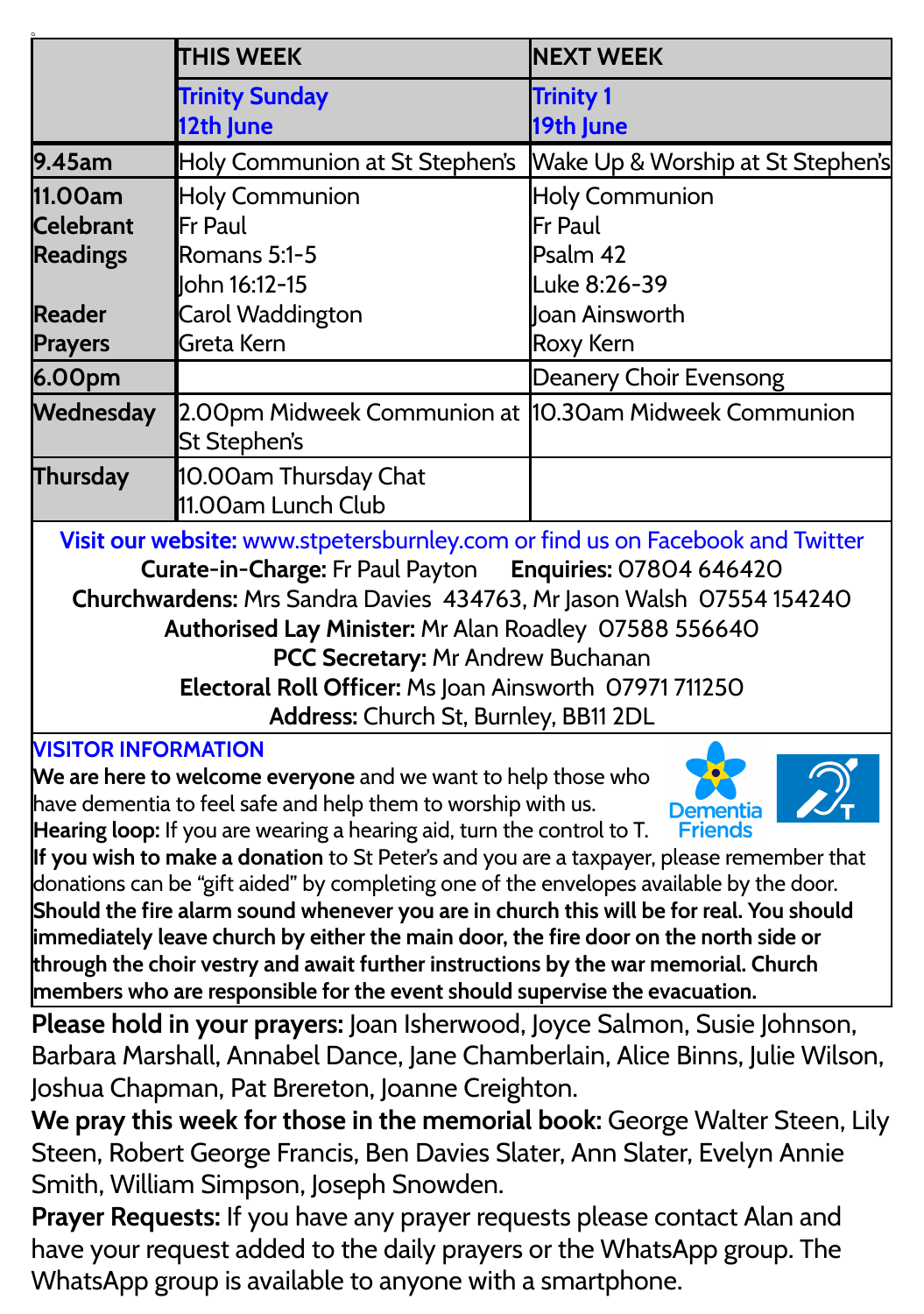

**St Peter's Church Burnley** Trinity Sunday 12th June 2022



**Thursday Chat** Come and join us for our weekly friendship and discussion group on Thursday at 10.00am. Church open from 9.30am.

**Lunch Club** is on Thursday. £5 for a cooked lunch and pudding, tea and coffee served from 11am, lunch at 12 noon.

**Mothers' Union** will be visiting the Woodend Mining Museum on Wednesday 22nd June, followed by afternoon tea. If you would like to come and haven't already let me know, please will you do so no later than Sunday 19th June. Thank you. Carol.

**Patronal Festival United Service** Sunday 26th June 10.30am, followed by a Jacob's Join.

**Summer Serenade** Sunday 26th June 7.00pm. Burnley Municipal Choir with guest soloist Kathleen Wilkinson. Tickets are now on sale, price £12.

**St Peter's Day Service** Wednesday 29th June, 7.30pm. A chance to say farewell to Bishop Julian, with cheese and wine served following the Holy Communion service.

**Friends of St Peter's** There will be a meeting of the Friends of St Peters at 12.15pm on Sunday 3rd July to decide whether or not the friends should be wound up. All friends and past friends are invited to attend. Any other interested persons will be welcome.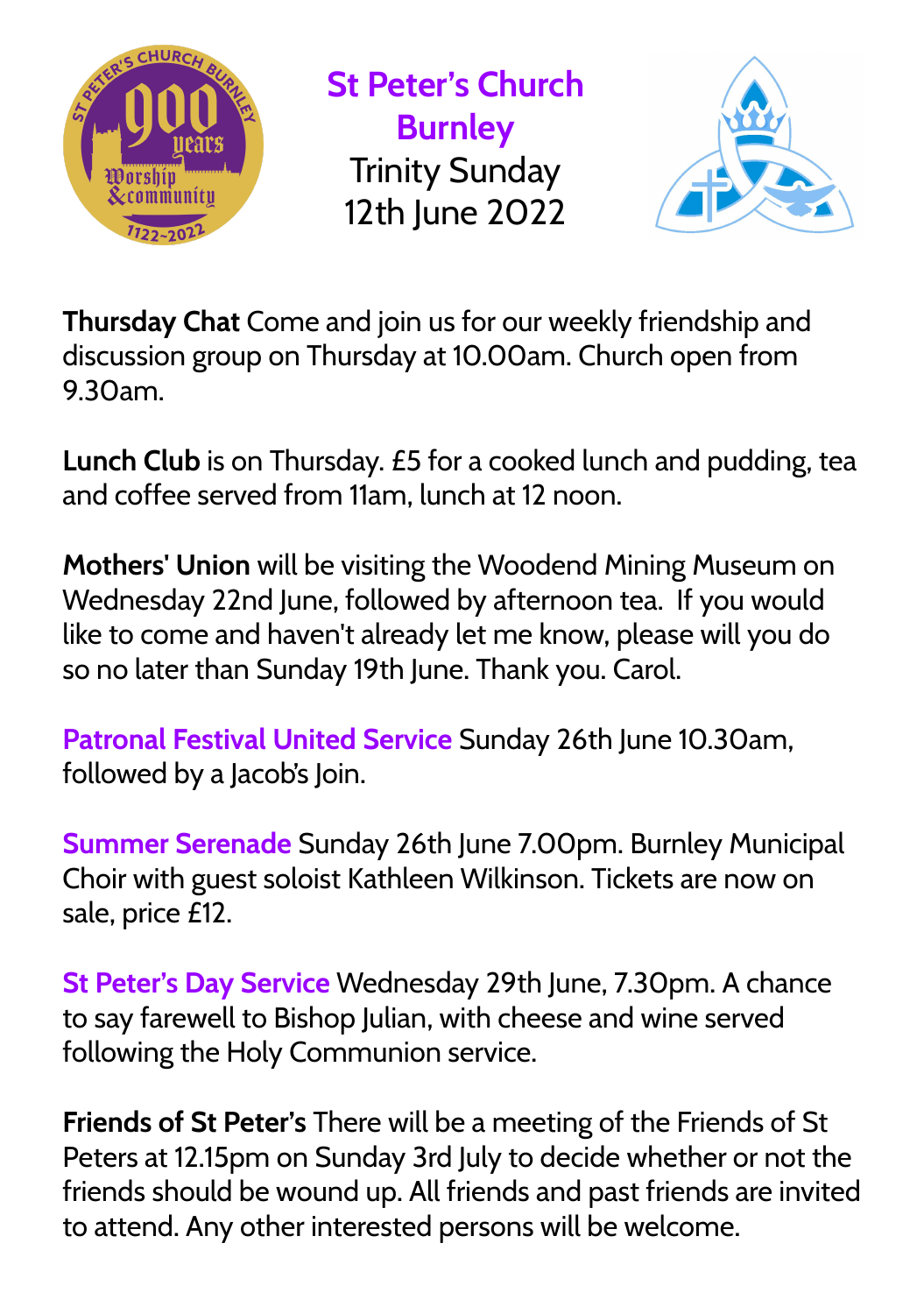#### **Readings and prayers for this week**

# **Collect**

Holy God, faithful and unchanging: enlarge our minds with the knowledge of your truth, and draw us more deeply into the mystery of your love, that we may truly worship you, Father, Son and Holy Spirit, one God, now and for ever. **Amen**

## **Reading: Romans 5:1-5**

Therefore, since we are justified by faith, we have peace with God through our Lord Jesus Christ, **2** through whom we have obtained access to this grace in which we stand; and we boast in our hope of sharing the glory of God. **3** And not only that, but we also boast in our sufferings, knowing that suffering produces endurance, **4** and endurance produces character, and character produces hope, **5** and hope does not disappoint us, because God's love has been poured into our hearts through the Holy Spirit that has been given to us.